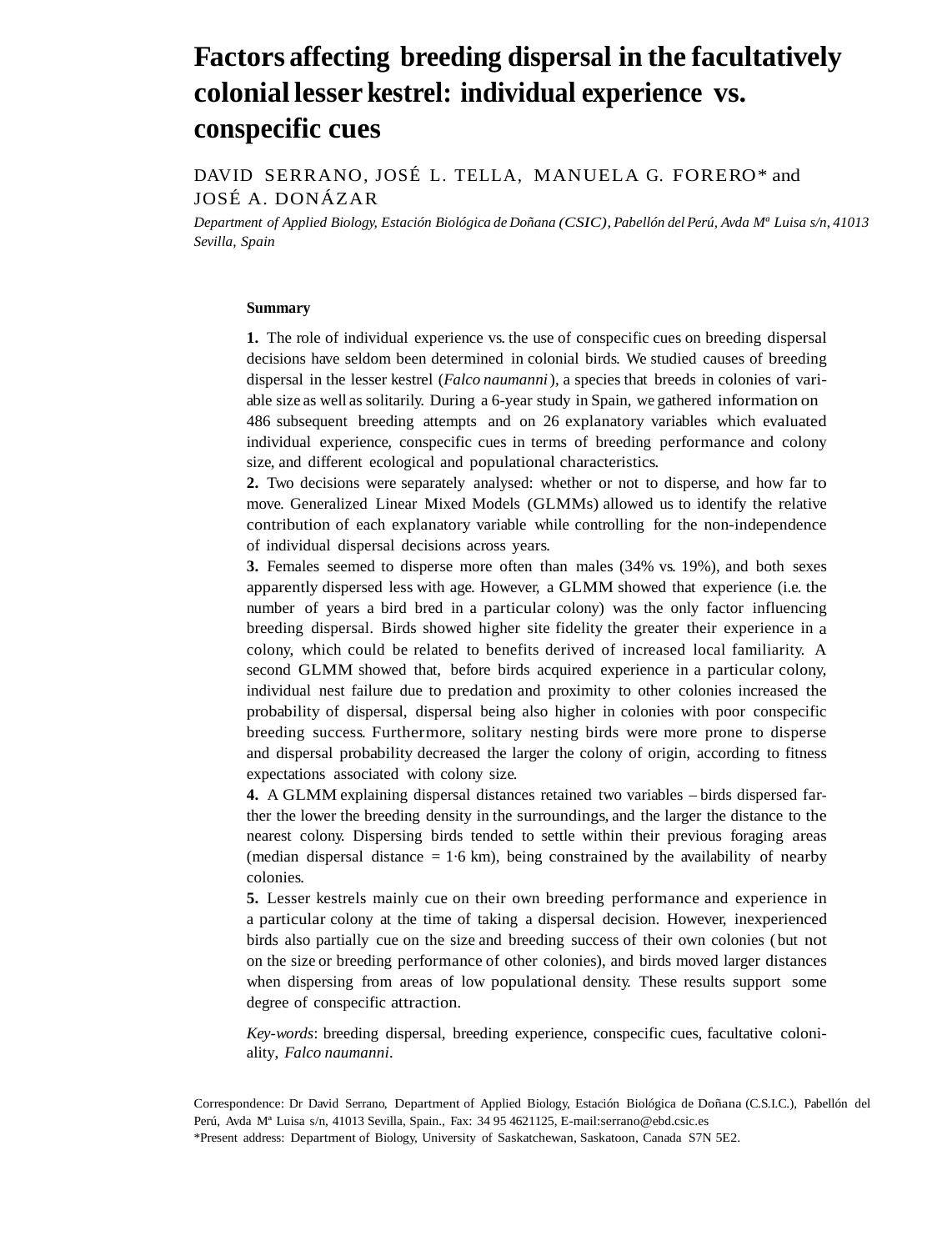### **Introduction**

Dispersal is one of the important traits in the lifehistory of animals, affecting the structure and dynamics of populations (Greenwood & Harvey 1982; Johnson & Gaines 1990; Dieckmann, O'Hara & Weisser 1999). It is common with two different kinds of dispersal processes during an individual's lifetime: natal dispersal (movement between birth place and the first breeding place), and breeding dispersal (movements between successive breeding places) (Greenwood 1980).

Avian breeding dispersal has received much attention in recent decades. Research usually shows femalebiased dispersal (Greenwood 1980) which could be related to differences in gender roles in territory acquisition and defence. Another important finding is that individuals tend to be more philopatric with increasing age (Desrochers & Magrath 1993; Bried & Jouventin 1998; Forero *et al*. 1999), which could be understood in terms of increased benefits from breeding-site familiarity (Newton & Marquiss 1982; Pärt 1995; Forero *et al*. 1999). Other factors determining breeding dispersal have been related to the previous reproductive performance of individuals (e.g. Gavin & Bollinger 1988; Beletsky & Orians 1991; Switzer 1997; Forero *et al*. 1999) and other aspects of breeding-site quality (Bollinger & Gavin 1989; Wiklund 1996; Forero *et al*. 1999). Movements after mate loss have also been reported for numerous bird species (Wiklund 1996; Flynn, Nol & Zharikov 1999; Forero *et al*. 1999).

Dispersal patterns may vary among species with different life histories and breeding systems (Paradis *et al*. 1998). In particular, coloniality offers an interesting framework for research on dispersal strategies. It seems likely that dispersal in colonial birds could be influenced by colony-related characteristics, such as the spatial distribution of the colonies (Aebischer 1995; Spendelow *et al*. 1995). Moreover, fitness of individuals is known to vary among colonies and with colony size (Brown, Stutchbury & Walsh 1990; Brown & Brown 1996; Tella 1996). Therefore, individuals of colonial species are expected to make dispersal decisions based on their own experience as well as on conspecific cues, such as breeding performance and size of the colonies (Smith & Peacock 1990; Reed & Dobson 1993; Brown & Rannala 1995; Danchin & Wagner 1997; Tella, Hiraldo & Donázar 1998). Hence, dispersal probability would increase if fitness prospects are higher in other colonies than in the 'home' colony (Spendelow *et al*. 1995).

Although factors influencing breeding dispersal have been examined in colonial birds (e.g. Spendelow *et al*. 1995; Oro, Pradel & Lebreton 1999), few studies have considered conspecific cues (Danchin, Boulinier & Massot 1998; Schørring, Gregersen & Bregnballe 1999; Brown, Brown & Danchin 2000), and the combined effects of several factors driving dispersal (see Forero *et al*. 1999). Furthermore, facultatively colonial species (i.e. those breeding in colonies of varying size as well as solitarily) offer still unexplored research avenues

for the study of breeding dispersal in birds. Within populations of these species, individuals could make dispersal decisions based on their own experience, on conspecific cues, or on both, and even in different degree depending on the breeding strategy chosen (nesting solitarily or in colonies of different size).

In this paper, we study causes of breeding dispersal in the lesser kestrel *Falco naumanni* ( Fleischer), a facultatively colonial falcon for which breeding dispersal patterns are almost unknown ( Negro 1997). We gathered information from a Spanish population during a 6 year monitoring programme of banded individuals. Contrary to most studies dealing with dispersal as a single process, we have considered two decisions: whether or not to change colony, and how far to disperse (Negro, Hiraldo & Donázar 1997). Since individual and/or environmental factors often co-vary, we employed an extension of traditional Generalized Linear Models (McCullagh & Nelder 1983) in an attempt to separate their effects on dispersal decisions ( Forero *et al*. 1999). Our main aims were: (i) to describe dispersal patterns, examining variations related to sex and age of individuals; (ii) to determine whether probability of dispersal and dispersal distances result from the same causes; (iii) to identify individual and conspecific cues affecting dispersal decisions; and (iv) to assess the relative contribution of these different cues in different scenarios of bird aggregation.

### **Methods**

### ορους δύρηπης

The lesser kestrel is a small migratory falcon inhabiting open areas of the Western Palearctic where it breeds mainly in buildings, and feeds mostly on invertebrates ( Negro 1997). Monogamy is the predominant mating system, while polygyny and extra-pair fertilizations are rare ( Negro *et al*. 1996; Tella *et al*. 1996a). Males choose nest sites, display to attract females, and then feed their mates during the prelaying period (Donázar, Negro & Hiraldo 1992). Both sexes incubate (usually  $4-5$  eggs) and raise the young, but only females incubate and brood young chicks at night (Donázar *et al*. 1992; authors' unpublished data). Birds are sexually dichromatic from the nestling stage onward (Tella *et al*. 1996b). Average life-span for the species is 3–4 years (Negro 1991).

# ooons ManM Món ŏŏŏoNMonŏó

The study was carried out in the Mid Ebro Valley, North-eastern Spain (c. 10 000 km<sup>2</sup>; Fig. 1). An isolated population of lesser kestrels breeds there in abandoned farmhouses, using cavities under the tiles of roofs for nesting ( Forero *et al*. 1996). Distances between occupied buildings range from 50 to 12 600 m. Lesser kestrels breed as solitary pairs or in colonies ranging from 2 to 43 pairs, with a total of 553 pairs breeding in 108 buildings in 1998. Most buildings were occupied by one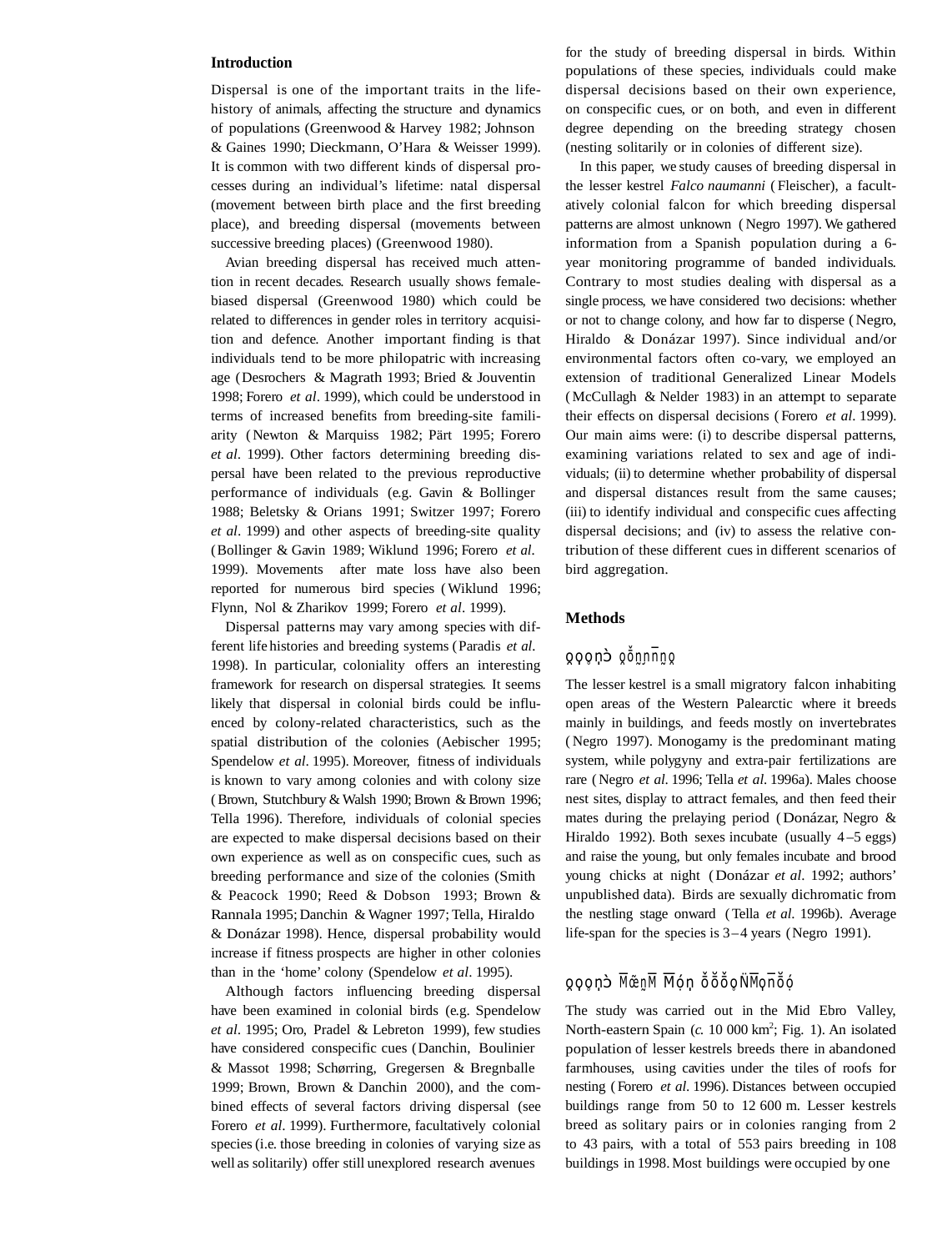

.

**Fig. 1.** Breeding distribution of lesser kestrels in Spain (shaded area) and location of the studied population (dark area).

to three pairs, but most birds bred in medium  $(4-27)$ pairs) and large (> 27 pairs) colonies (Tella 1996). Nest-hole availability and suitable buildings for breeding did not represent a limiting factor for lesser kestrels' movement in the studied population (Forero *et al*. 1996; Blanco & Tella 1997). The landscape around nest sites was a homogeneous pseudo-steppe, with extensive dry-farmed cereal crops where lesser kestrels foraged. Home ranges of lesser kestrels during the chick-rearing period in the study area averaged  $12.36 + 8.28$  km<sup>2</sup> (Tella *et al*. 1998).

Studies on dispersal of vertebrates are often biased because they are based on small study areas; thus, longdistance dispersers could be unnoticed (Koenig, Vuren & Hooge 1996 ). We tried to reduce this kind of bias by surveying the large area occupied by an isolated population ( Fig. 1). The largest distance between two occupied buildings surveyed in any one year (130·5 km) was much larger than the observed median and maximum dispersal distances (1·6 and 65·22 km, respectively, see Results). Moreover, we have not received information about metal band recoveries of breeding individuals outside the limits of our area (897 adults and 5151 fledglings ringed between 1988 and 1997).

### ñnnÑn òmönnnomno

The lesser kestrel population was intensively monitored between 1993 and 1998. During this period, we tried to band as many fledglings and adults as possible in all colonies. We used plastic coloured bands with a two-character code, thus offering an unique code for each bird that could be read using spotting scopes. We estimate that more than 90% of the fledglings were banded annually, and so we knew their exact age as adults. We also knew the age of many adults captured during the study period because they had been banded with metal rings in previous years (1988–92; Tella *et al*. 1996c). Overall, in 1993 – 97 we colour-banded 4014 birds (3395 fledglings and 619 adults).

Every breeding season, from February to April, we searched for banded birds by visiting all buildings suitable

for lesser kestrels (i.e. with available cavities under the roofs; Forero *et al*. 1996). Plastic colour bands were read from hides at a distance (up to 100 m) without disturbing the birds. During these surveys, we counted and mapped all nests to obtain colony size and to plot each identified bird in its nest. Additionally, the monitoring of nests (see below) allowed us to capture some banded adults which were unnoticed during the bandreading surveys. As a result, we identified 2133 adults between 1993 and 1998. For this study, we used only those adults observed during: (i) the 2 weeks preceding laying (the period of female fertility, maximum copulation rates, and strong pair-bonding; Negro, Donázar & Hiraldo 1992); (ii) incubation; and (iii) chick-rearing. We therefore avoid any mistake about the actual breeding performance of individuals due to potential mate or nest changes which could occur early in the season.

Breeding performance of focal pairs was monitored by visiting their nests about four times during the season. Focal pairs were randomly selected to represent the whole colony (i.e. pairs with different phenologies and distributed throughout the colony), their number varying from all pairs in small colonies to 33 – 60% of the pairs in the largest ones. In doing so, we reduced the time required for nest monitoring (usually 5 –20 min per colony) and thus potential investigator effects on breeding performance. At some colonies there was a risk of nestlings switching nests (Tella *et al*. 1997), so we banded the chicks with a metal ring at 7–15 days old to detect cases of nest switching and then correctly recorded the actual number of fledglings produced by each focal nest in a later visit. In addition to focal fledglings, we tried to band with both metal and plastic bands all nestlings of the population some days before flying. All banded fledglings were weighed and the length of the 8th primary measured to estimate nestling age and laying date ( Negro *et al*. 1997). Most nest failures were due to predation, mainly by red foxes [*Vulpes vulpes* (L.) ] and rats [*Rattus rattus* (L.)] (Blanco & Tella 1997), as determined through examination of remains of eggs or chicks and predator's tracks. Losses of young birds without evidence of predation, and chicks found freshly dead that were underweight for their age, were attributed to starvation ( Negro 1991). We considered as fledged those kestrels which were older than 21 days at the last visit to the nest, and whose remains were not found in further visits to the colonies when we searched for dead fledglings.

# MóMNSonnMN ổãonnnoãno

### *Breeding dispersal measurements*

We determined U.T.M. co-ordinates of all buildings occupied by lesser kestrels during the study period. Each building occupied by at least one pair was defined as a 'colony'. In our study area, pairs breeding in a certain colony share common features, such as risk of predation and number of neighbours (Tella 1996).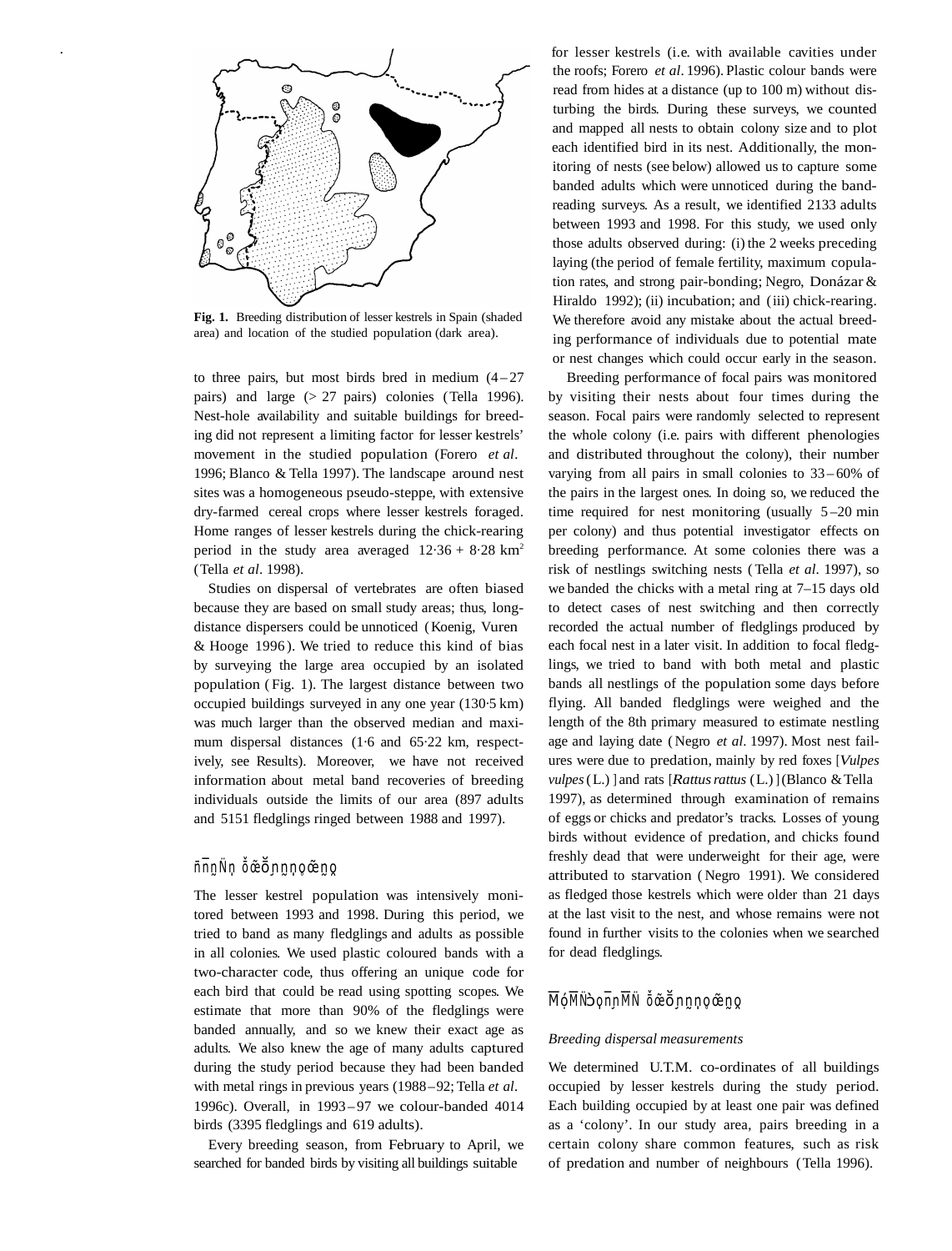*s* **Table 1.** Explanatory variables used to assess the factors affecting the probability of colony change and dispersal distances in lesser kestrels through GLMM modelling. All variables were measured in year *t*, i.e. before a individual dispersed or had the opportunity to disperse

> *Characteristics of individuals*  INDIVIDUAL IDENTITY SEX AGE: in years EXPERIENCE: number of years breeding in the same colony until year *t* AGE OF THE MATE MATE CHANGE: change mate or not

*Breeding performance of individuals* LAYING DATE: in Julian calendar PREDATION: total nest failure due to predation or not BREEDING SUCCESS: at least one chick fledged or not PRODUCTIVITY: number of chicks fledged

*Characteristics of colony* COLONY IDENTITY COLONY SIZE: number of breeding pairs PREDATION IN NEIGHBOURS: proportion of neighbouring nests with total breeding failure due to predation MEAN PRODUCTIVITY OF NEIGHBOURS MEAN PRODUCTIVITY OF NEIGHBOURS EXCLUDING PREDATED NESTS

*Differences between colony of origin and colony of destination*

DIFFERENCE IN MEAN PRODUCTIVITY BETWEEN NEIGHBOURS OF COLONYOF ORIGIN AND COLONYOF DESTINATION

DIFFERENCE IN MEAN PRODUCTIVITY BETWEEN THE NEIGHBOURS OF THE COLONY AND THE REST OF THE POPULATION

DIFFERENCE IN PREDATION RATES BETWEEN THE COLONY OF ORIGIN AND COLONY OF DESTINATION DIFFERENCE IN COLONY SIZE BETWEEN THE COLONY OF ORIGIN AND COLONY OF DESTINATION

*Characteristics of the population*

BREEDING DENSITY: number of breeding pairs within a 1600-m radius (median dispersal distance) excluding those of the own colony

NUMBER OF SURROUNDING COLONIES, within a 1600-m radius

NUMBER OF SURROUNDING LARGE COLONIES: number of colonies with more than 10 pairs within a 1600-m radius DISTANCE TO THE NEAREST COLONY

MEAN PRODUCTIVITY OF THE WHOLE POPULATION

MEAN PRODUCTIVITY OF THE WHOLE POPULATION EXCLUDING PREDATED NESTS

YEAR

This, together with the fact that distances covered between nests were much larger among than within colonies, moved us to define as 'philopatric' those birds that returned to the same building where they bred the year before independently of the nest-hole occupied. On the other hand, 'dispersers' were individuals that changed buildings between two consecutive breeding attempts. For dispersers, we measured dispersal distance as the straight-line distance between the two breeding sites. Birds that were prevented from nesting in the same building 1 year later, due to building demolition or restoration, were removed from the analyses in order to avoid biases derived from forced site change. After that, we examined dispersal processes in 28 colonies-year where kestrels bred solitarily, 29 coloniesyear gathering  $2 - 3$  breeding pairs, 40 comprising  $4 - 9$ pairs, 33 with  $10-27$  pairs, and 10 colonies with more than 27 pairs. This data set accurately reflects the whole range of colony sizes and the percentage of individuals that bred in colonies of different size in the whole population (Tella 1996).

#### *Factors affecting dispersal*

To determine causes of breeding dispersal we chose a series of variables evaluating individual and environmental conditions, colony characteristics, and breeding performance for each individual and its conspecifics (Table 1). First, a set of six variables deals with characteristics of the individuals and their mates in year *t* (i.e. before it abandoned the colony or had the opportunity to abandon). It includes individual identity, which allows us to detect if breeding dispersal decisions are more variable among than within individuals. Secondly, four variables evaluate breeding performance of the bird in year *t* as cues based on individual breeding experience. Since the risk of predation and breeding success in our population largely varies between colonies and with colony size (Tella 1996), birds could also base their decisions on cues from conspecifics. Thus, five variables describe the colony performance where the individual settled in year *t*. We expected that birds inhabiting larger and/or more successful colonies would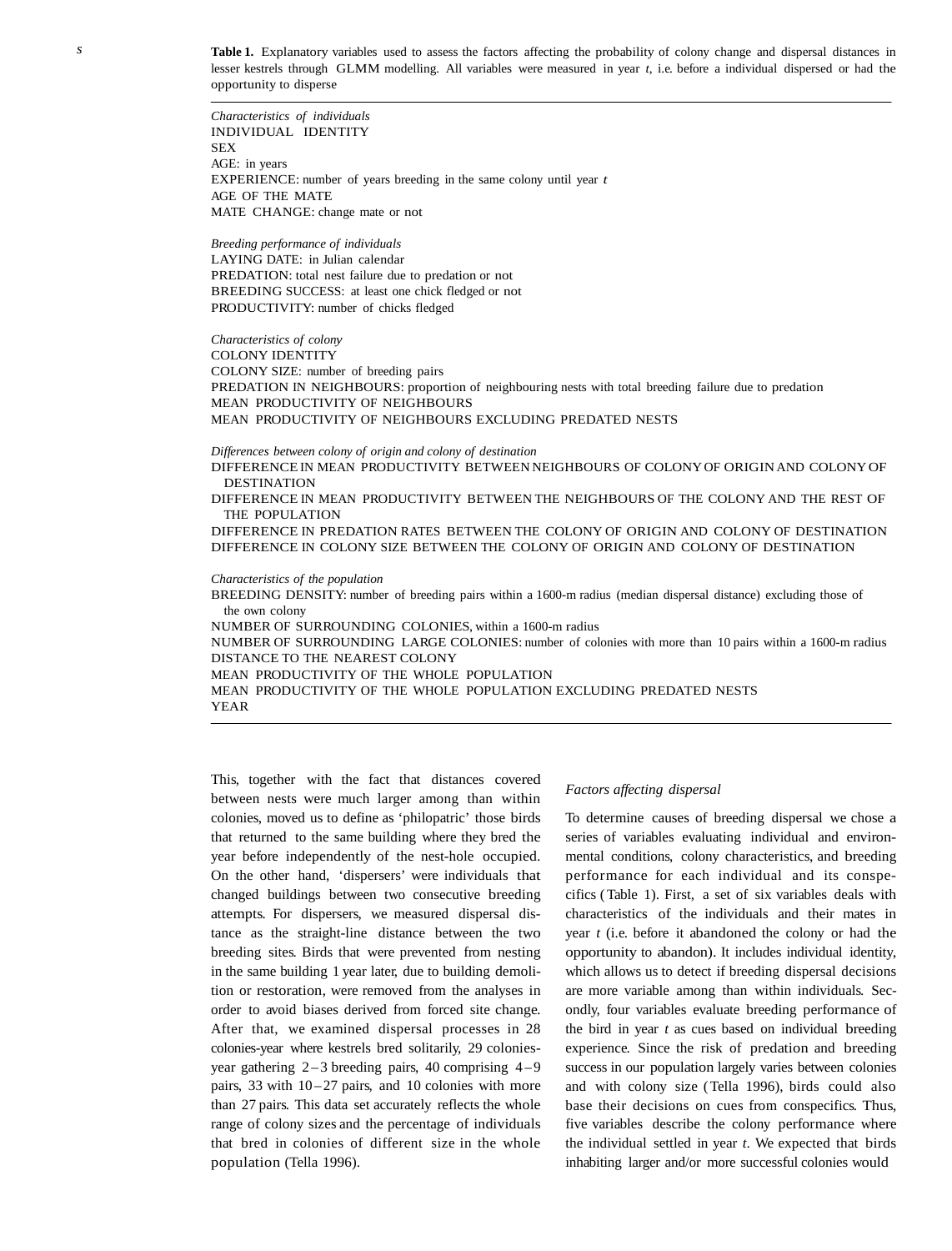have lower dispersal probabilities since performancebased (Danchin *et al*. 1998) or simple conspecific attraction would be in operation (Tella *et al*. 1998). Colony identity helps to detect whether or not dispersal decisions varied more among than within colonies. Another four variables evaluate differences between the colony of origin and the colony of destination in year *t*. If individuals base decisions on cues from conspecifics, one can predict that they would more likely disperse to colonies with higher breeding success ( performancebased attraction; Danchin *et al*. 1998) and/or higher number of breeding pairs (conspecific attraction; Smith & Peacock 1990; Danchin & Wagner 1997) than their own colony. On the other hand, six variables measure the number of conspecifics and colonies surrounding the colony of origin (which would indicate both the availability of breeding opportunities and the number of potential competitors), and the breeding performance of the study population in the year *t* which would mainly indicate the quality of the year (e.g. in terms of food availability). Finally, we included the year as a categorical variable because many ecological conditions (climate, food availability, habitat composition) can vary from year to year without clear trends (Spendelow *et al*. 1995). It should be noted that we estimated the mean productivity (number of fledglings per nest) of colonies and years in two ways: (i) actual productivity, including predation, and (ii) productivity without predation, which more accurately evaluates food availability (Tella 1996).

#### *Statistical analyses*

We used Generalized Linear Mixed Models (GLMMs; Littell *et al*. 1996) to identify the factors influencing the probability of breeding dispersal and the distances moved by dispersers between consecutive years. GLMMs represent an useful extension of traditional GLMs (see McCullagh & Nelder 1983), allowing us to incorporate independent variables as random effects in the models. In our case, since some individuals shared the same colonies, and some individuals and colonies were monitored across years, we fitted individual, colony and year as random terms in GLMMs using SAS Macro program GLIMMIX (Littell *et al*. 1996). GLIMMIX macro automatically adjusts extradispersion. We used scaled deviance in extradispersed models to quantify the contribution of each variable to the change in the original deviance. Probability of change of colony was modelled as a binomial response variable (1 = change,  $0 = no$  change) using a logistic link function. Log-transformed dispersal distances were employed as the response variable in the second group of analyses, using normal distribution of errors and identity link function. Each explanatory variable (Table 1) and its interactions were fitted to the observed data by following a forward stepwise procedure (e.g. Bustamante 1997), beginning with the random terms 568–578 and testing each variable separately. The variable best

© 2001 British Ecological Society, *Journal of Animal Ecology*, **70**,

explaining variance in the dependent variable was incorporated to the model and the significance of the remaining variables tested again, until no additional variables significantly increased the fitting of the model. Finally, Kappa statistics (Titus, Mosher & Williams 1984) were applied to evaluate if model discrimination between groups improved significantly chance classifications. All P-values refer to two-tailed tests.

### **Results**

# n Moono on Lonnnnon nnoonoomn

 $\chi^2_{1}$  = 11.48, *P* = 0.0007). For both sexes, dispersing birds Information on dispersal performance was available for 486 subsequent breeding attempts (173 males and 313 females). Most kestrels remained faithful to the colony where they bred the year before (71·6%). Dispersal frequency was sex-biased: males changed colony less frequently than females (19·1% vs. 33·6%; tended to be younger than philopatric ones (Mann Whitney *U*-test, males: *Z* = −2·42, *P* = 0·0154, *n* = 106, females: *Z* = −2·12, *P* = 0·0339, *n* = 175).

The best significant GLMM obtained for the probability of dispersal accounted for 70·4% of the original deviance ( Table 2). Individual identity entered significantly as random term in this model (Table 2), showing that dispersal decisions performed by the same individual across years cannot be considered as independent events. After controlling for the effect of individual variation in this dispersal decision, the only variable retained significantly into the model was experience. This model showed that the probability of dispersal from any colony decreased as the breeding experience of the individual in that colony (i.e. the number of years breeding there) increased ( Fig. 2). No other variables or interactions entered significantly into the model. It classified correctly 96% of philopatric kestrels and 83·7% of dispersers. A Kappa analysis showed that this classification was 75.4% better than chance (Kappa test,  $Z = 7.76$ ,  $P < 0.0001$ ).

Since breeding experience in a colony results from previous individual decisions on whether to disperse or not in successive years, we built a second GLMM for birds with only 1 year of experience in a particular colony ( year *t*). This GLMM accounted for 35·8% of the original deviance (Table 3). Significance test associated

**Table 2.** GLMM model for probability of colony change, using binomial error and logistic link function

|                   | Parameter<br>estimate | <b>SE</b> | Test                  | P      |
|-------------------|-----------------------|-----------|-----------------------|--------|
| Intercept         | 5.2217                | 0.9793    |                       |        |
| <b>INDIVIDUAL</b> | 34.5137               |           | $7.4139$ $Z = 4.66$   | 0.0001 |
| <b>EXPERIENCE</b> | $-8.9014$             |           | $0.7832$ $F = 129.18$ | 0.0001 |
| Scaled Deviance   | 171.32                |           |                       |        |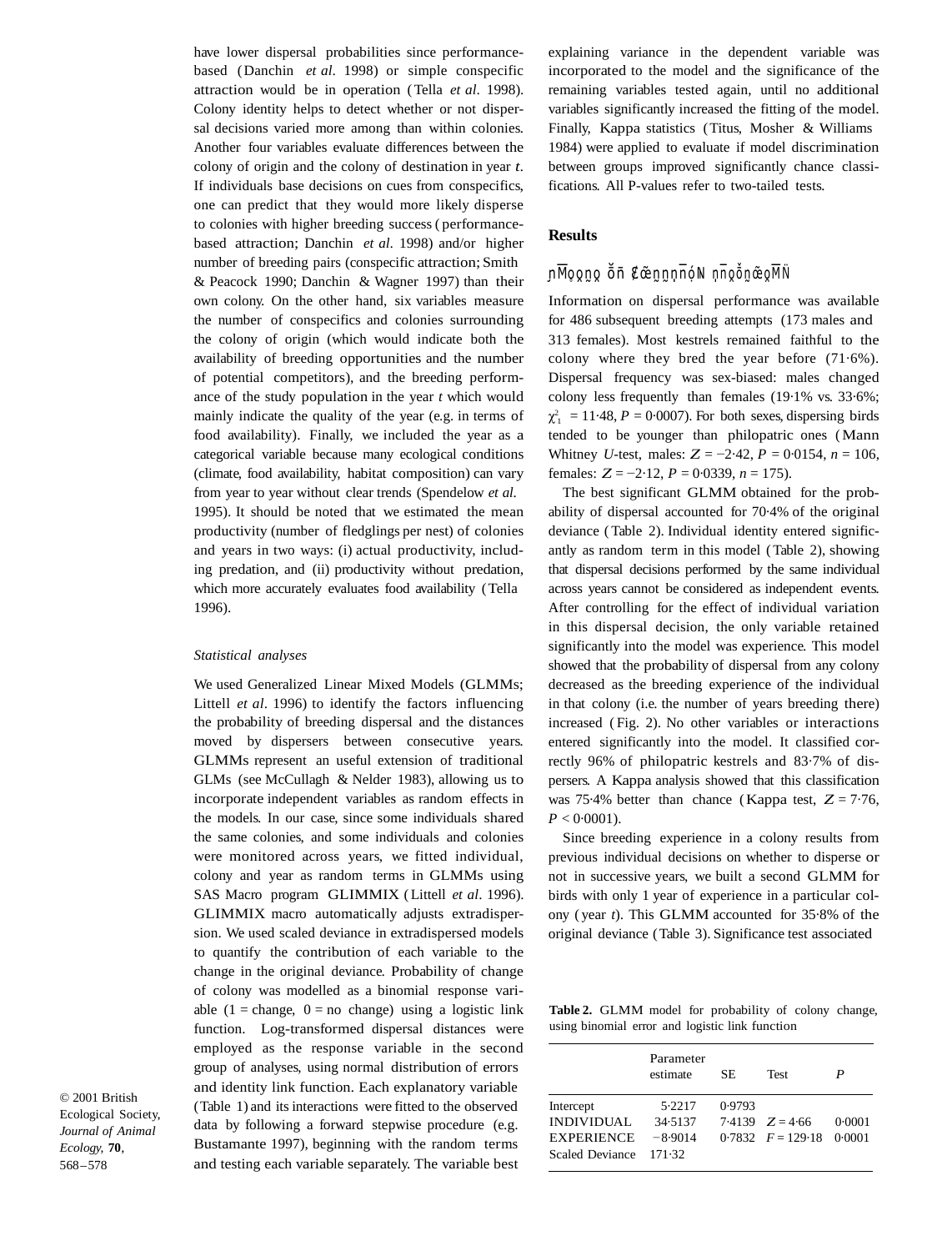

**Fig. 2.** Frequency of colony change in relation to the years of breeding experience of individuals in a particular colony. Bars indicate the observed frequencies in the population of males  $(\square)$  and females  $(0)$ . The line indicates the frequency of change predicted by the GLMM. Sample sizes are indicated above the bars.

**Table 3.** GLMM model for probability of colony change for individuals without more than 1 year of breeding experience in a particular colony, using binomial error and logistic link function

|                                     | Parameter<br>estimate | <b>SE</b> | <b>Test</b> | P      |
|-------------------------------------|-----------------------|-----------|-------------|--------|
| Intercept                           | 5.5056                | 0.9154    |             |        |
| INDIVIDUAL                          | 5.8847                | 0.8364    | $Z = 7.04$  | 0.0001 |
| NO PREDATION                        | $-4.4332$             | 0.8336    | $F = 28.28$ | 0.0001 |
| <b>COLONY SIZE</b>                  | $-0.0594$             | 0.0143    | $F = 17.15$ | 0.0001 |
| DISTANCE TO THE NEAREST COLONY      | $-0.0005$             | 0.0001    | $F = 11.47$ | 0.0010 |
| MEAN PRODUCTIVITY OF THE NEIGHBOURS | $-0.6045$             | 0.1690    | $F = 12.79$ | 0.0005 |
| Scaled deviance                     | 371.55                |           |             |        |

with individual identity showed again that breeding dispersal events performed by the same individual were not independent (Table 3). Tests for fixed effects showed that nest failure due to predation, low values of productivity in the neighbours, and proximity to other colonies increased the probability of dispersal. Furthermore, solitary nesting birds were more prone to disperse, and dispersal probability decreased the larger the colony of origin (Fig. 3). No other variables or interactions entered significantly into the model. This second GLMM classified correctly 97·8% of philopatric birds and 30·1% of dispersers, the classification being 34.9% better than chance (Kappa test,  $Z = 4.84$ ,  $P < 0.0001$ ).

### ñMnoŏæo MññnnonóN nnoŏnæoMÑ nnooMónno

For those birds that changed colony, the distances covered between successive breeding sites did not differ significantly between sexes (males: median  $= 1320$  m,  $n = 33$ ; females: median = 1630 m, *n* = 105; Mann–Whitney *U*test,  $Z = -1.49$ ,  $P = 0.13$ ). Dispersal distances ranged from 100 to 65 220 m (median = 1600 m,  $n = 138$ ). Longdistance movements  $(> 10 000 \text{ m})$  only involved 6.1%

of the dispersing males and 6·4% of the females ( Fig. 4). There were no age-related trends in dispersal distances in males (Spearman Correlation,  $r_s = -0.146$ ,  $P = 0.51$ ,  $n = 23$ ) nor in females ( $r_s = 0.161$ ,  $P = 0.20$ ,  $n = 64$ ).

Dispersal distances covered by the same individual in different years were not independent. In fact, repeatability ( Lessells & Boag 1987) of dispersal distance for the 16 birds which dispersed more than once was high  $(r = 0.64, F<sub>15,33</sub> = 4.83, P = 0.001)$ . This high repeatability arises from the fact that 12 out of the 16 dispersing birds moved to the nearest colony and 1 year later come back to the original one, thus repeating the same dispersal distances. Therefore, individual identity entered significantly as a random term in the GLMM. The resulting model accounted for 73·5% of the original deviance (Table 4), showing that the distance covered by a dispersing bird between subsequent breeding attempts, after controlling for individual identity, was positively correlated with the distance to the nearest colony and inversely with the number of breeding pairs within a 1600-m radius. No other variables or interactions entered significantly into the model.

© 2001 British Ecological Society, *Journal of Animal Ecology*, **70**, 568–578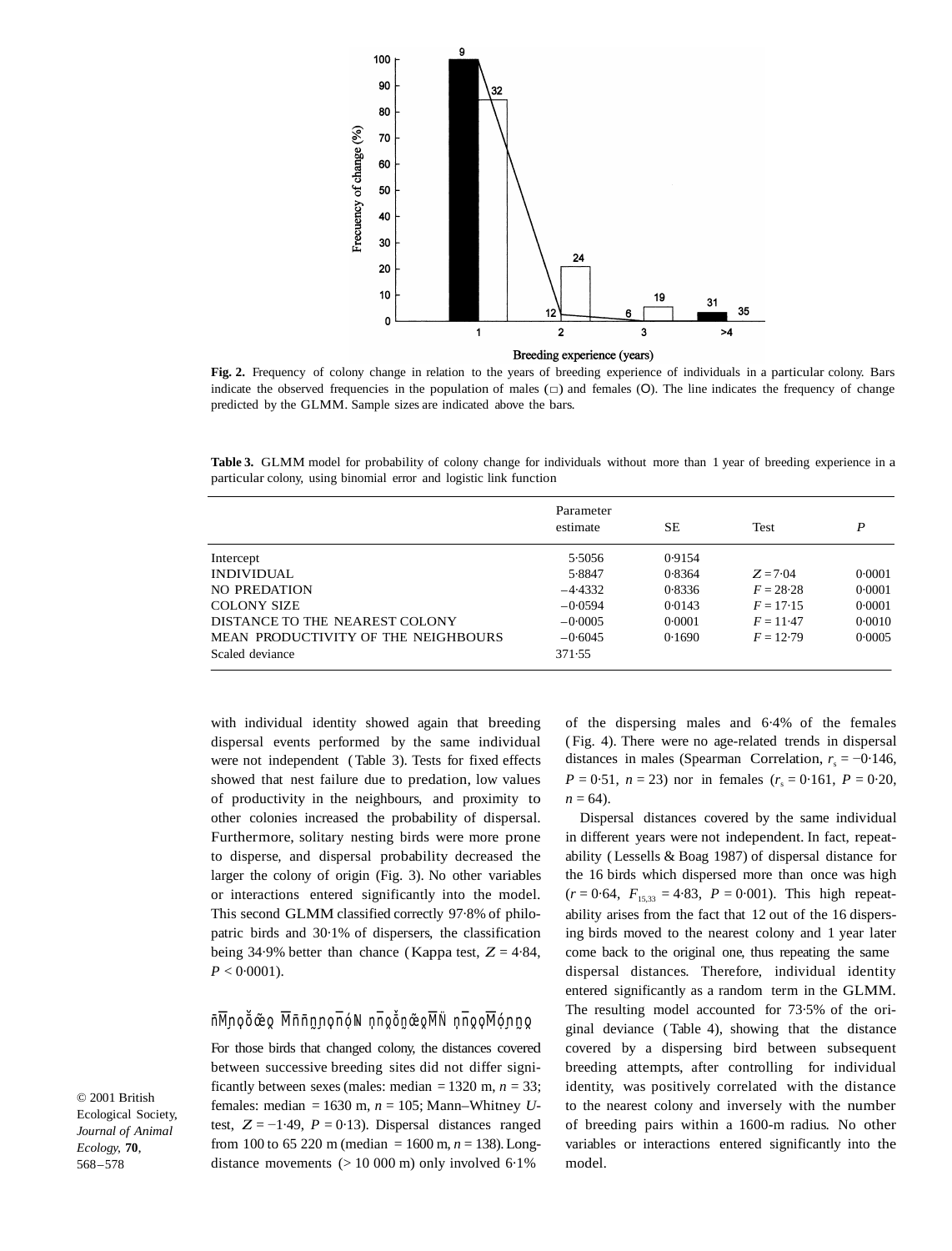**574** *D. Serrano* et al.



**Fig. 3.** Probability of colony change as predicted by the GLMM for inexperienced birds: (a) individuals whose nests were predated; (b) individuals whose nests were not predated. Continuous lines correspond to breeding failure of colony neighbours and discontinuous lines to colony neighbours raising an average of four fledglings. Number of pairs show probabilities for three different colony sizes.



**Fig. 4.** Observed dispersal distances for male (□) and female (O) lesser kestrels.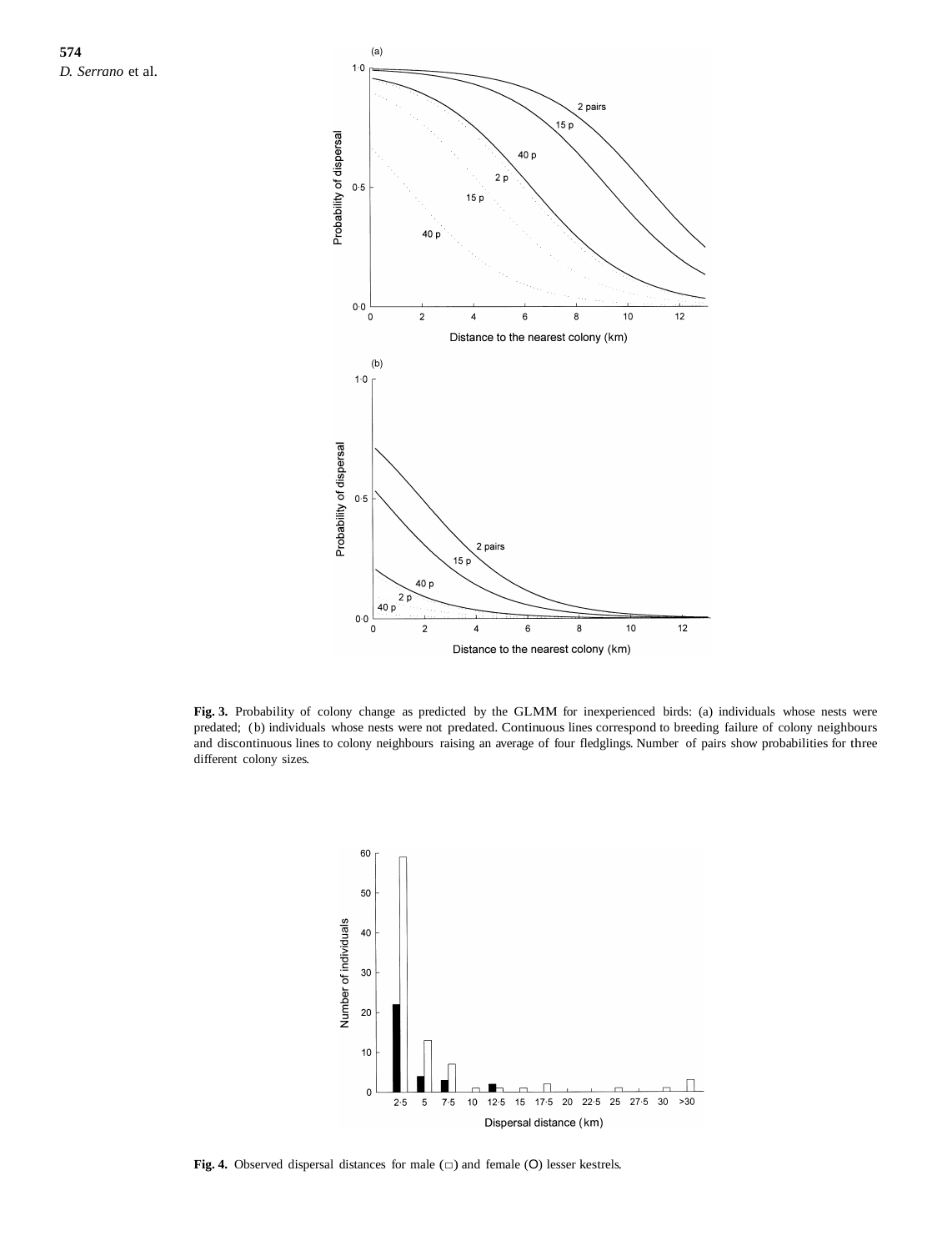**Table 4.** GLMM model for dispersal distance (log-transformed), using normal error and identity link function

|                                | Parameter<br>estimate | SЕ     | Test       | P      |
|--------------------------------|-----------------------|--------|------------|--------|
| Intercept                      | 7.4436                | 0.1741 |            |        |
| INDIVIDUAL                     | 1.2683                | 0.2199 | $Z = 5.77$ | 0.0001 |
| DISTANCE TO THE NEAREST COLONY | 0.0002                | 0.0001 | $F = 6.22$ | 0.0239 |
| <b>BREEDING DENSITY</b>        | $-0.0158$             | 0.0068 | $F = 5.37$ | 0.0341 |
| <b>Scaled Deviance</b>         | 36.29                 |        |            |        |

### **Discussion**

# oळõ nnoonc@mÑ nnnnonooo

This study confirms the recently suggested need for analysing breeding-site changes and dispersal distances as two potentially different processes ( Negro *et al*. 1997; Forero *et al*. 1999). Our multivariate analyses suggested that decisions on whether to disperse and how far to disperse have been mostly based on different factors. Only the distance to the nearest colony appeared to partially influence both the probability of colony change for inexperienced birds in a particular colony and breeding dispersal distances. These different effects would therefore have been hard to detect with a single analysis for the two decisions combined.

# $\delta$ æð $\delta$ : $\overline{n}$ v $\overline{n}$ on n $\overline{n}$ oono ðn n $\delta$ Ñðó $\delta$  n $\overline{N}\overline{M}$ ó $N$ n

Our results pointed to the necessity of multivariate approaches in an attempt to avoid effects of covariation in the factors driving dispersal. As in other studies (e.g. Newton & Marquiss 1982; Montalvo & Potti 1992; Bried & Jouventin 1998), we observed a higher probability of breeding dispersal in younger birds, but this age effect disappeared when all variables were included in the GLMM models. Likewise, the female-biased dispersal trend detected through univariate analyses was not maintained in multivariate analyses (Tables 2 and 3), suggesting that the pattern observed univariately was an effect of underlying, more important factors determining the apparent gender-biased dispersal in lesser kestrels. In fact, our sampled females had lower experience (Mann–Whitney  $U$ -test;  $Z =$  $-2.48$ ,  $P = 0.0132$ ) and bred in smaller colonies (Mann– Whitney *U*-test;  $Z = -2.22$ ,  $P = 0.0261$ ) than the sampled males. Female-biased breeding dispersal has been reported for many bird species (Greenwood 1980), including raptors (Newton & Marquiss 1982; Korpimäki 1988; Wiklund 1996). According to the resource competition hypothesis (Greenwood 1980), species with resource-based mating systems should exhibit such a gender bias in dispersal patterns. In the lesser kestrel, males compete for nest cavities at the beginning of the breeding period while females are not so constrained by such a pressure (Negro 1997), but both members of the pair defend the nest-site vigorously and feed the chicks at a later stage. Therefore, inexperienced males and females could benefit

© 2001 British Ecological Society, *Journal of Animal Ecology*, **70**, 568–578

equally by dispersing or not to a new colony based on their previous breeding performance or colony-related features.

Nest failure due to predation influenced dispersal in kestrels without previous breeding experience in the colony of origin (Table 3). A frequent finding from a wide range of vertebrate species, including both territorial and colonial birds, is that individuals may change breeding sites after a poor breeding performance (e.g. Beletsky & Orians 1991; Nager *et al*. 1996; Forero *et al*. 1999), or under predation pressures (e.g. Greig-Smith 1982; Sonerud 1985; Gavin & Bollinger 1988; Wiklund 1996). Previous studies, including some on raptors, have also shown an association between mate loss and change of breeding site (Wiklund 1996; Forero *et al*. 1999). Mate-fidelity in lesser kestrels is much weaker than in long-lived raptors such as black kites ( Forero *et al*. 1999; authors' unpublished data), and probably for this reason mate loss does not affect kestrels' decision whether or not to disperse.

In addition to nest failure, there were three colonyrelated factors that affected colony change: the size of colony of origin, the availability of colonies in the surrounding area, and the mean productivity of the colony neighbours. Birds breeding solitarily were more prone to disperse than colonial ones, and the probability of colony change diminished the larger the colony of origin ( Fig. 3); therefore, colony size seemed to influence individual decisions in this facultatively colonial species. This relationship between breeding sociality and probability of dispersal agrees with measurements of lifetime reproductive success in this population. Previous results indicated that colony size was related to individual variations in lifetime productivity; the larger the colony where an individual settled, the higher the number of offspring recruited to the breeding population throughout the life span of the individual (Tella 1996). Our results, showing an inverse relationship between rates of movement and the size of colony of origin, suggest a density-dependent influence on dispersal (McPeek & Holt 1992), as had been reported for breeding dispersal in a territorial falcon species ( Wiklund 1996). However, our results did not support the suggestion that high local breeding densities could promote dispersal due to local habitat saturation (Spendelow *et al*. 1995; Nager *et al*. 1996; Lindberg *et al*. 1998). On the other hand, individuals breeding in colonies close to others were more prone to disperse, in agreement with other studies of colonial birds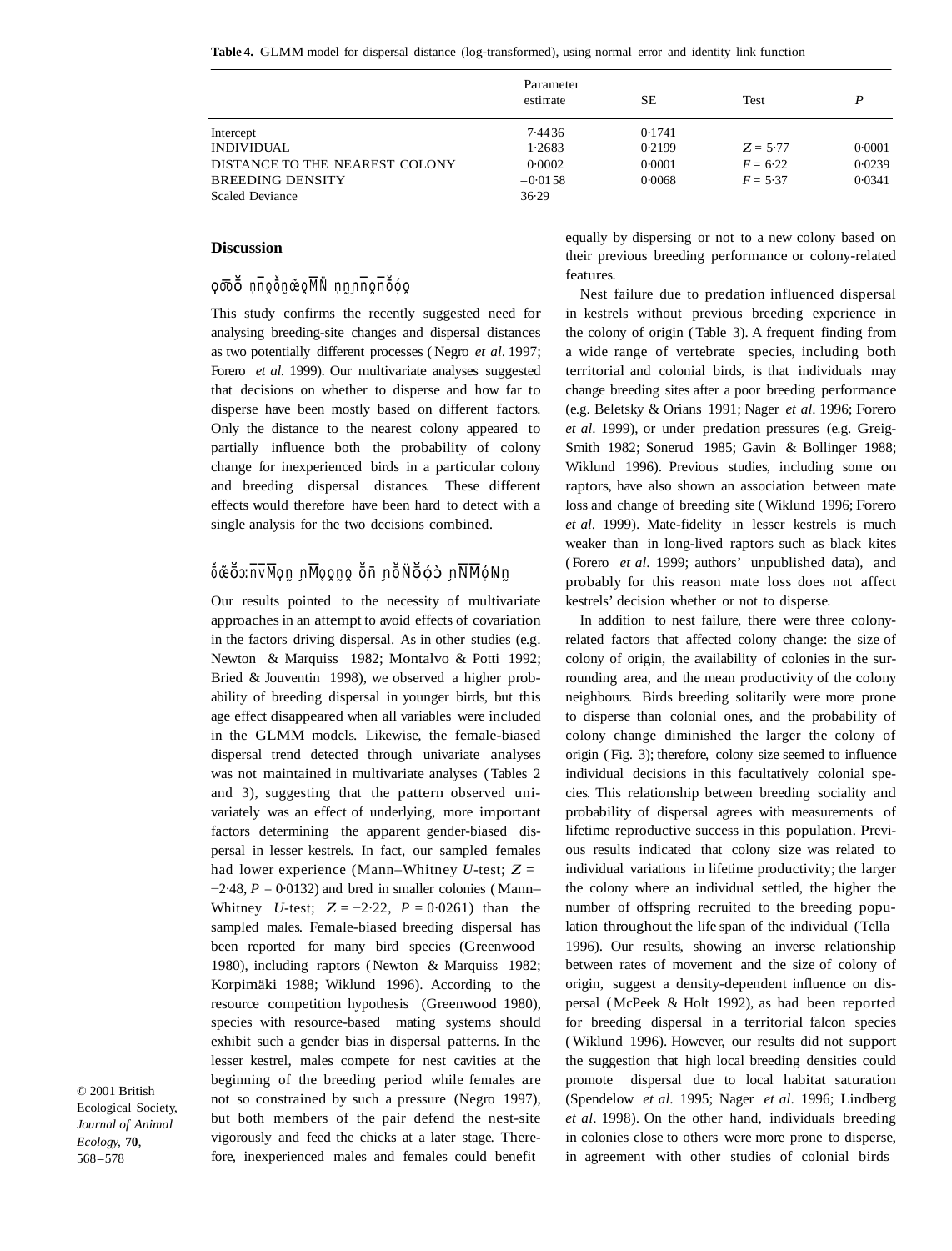(Spendelow *et al*. 1995). If kestrels are reluctant to move to unfamiliar areas, a decision to disperse could be favoured by the close proximity of other colonies, which to some extent may guarantee the availability of nests and mates in already familiar foraging areas. Finally, mean productivity of the colony neighbours in year *t* was inversely related to dispersal probability. Assessment of breeding performance of close neighbours could be a realistic measurement of current local environmental quality, thus providing additional information specially useful if patch quality is predictable in time (Danchin *et al*. 1998). Nonetheless, this variable does not necessarily indicate that kestrels made dispersal decisions based on the assessment of reproductive success of close neighbours, but simply could reflect the individual perception of local environmental quality (e.g. prey availability and risk of predation) around the colony in a given breeding season.

The factors discussed above determined decisions of birds without experience in a particular colony. However, for birds that have bred in a colony previously to year *t*, the number of years of breeding experience in that colony was a major factor influencing colony change ( Fig. 2). This finding agrees with other research that has highlighted breeding-site experience and familiarity as the relevant force in determining site tenacity in territorial species (e.g. Bollinger & Gavin 1989; Beletsky & Orians 1991; Pärt 1995). Knowledge and familiarity of local conditions would increase steeply as breeding experience in a particular site is accumulated (Pärt & Gustafsson 1989; Korpimäki 1988; Newton 1993), suggesting some degree of individual memory about successive breeding events (Bollinger & Gavin 1989). Thus, a bad breeding event seems to be outweighed, in experienced birds, by knowledge of the local ecological conditions and neighbours acquired during previous years of settlement (Southern *et al*. 1985). Accordingly, inexperienced breeders dispersed more than experienced ones from a colony of Audouin's gull (*Larus audouinii*) after a predator event (Oro *et al*. 1999).

# ñMnoŏœo MññnnoñóN nnoŏnœoMÑ nnooMónno

Contrary to Greenwood's (1980) hypothesis, no sex differences in breeding dispersal distances were found in our population. However, gender-biased dispersal distances could arise in some studies by analysing site fidelity (dispersal distance equal to zero) together with true dispersal distances (but see Newton & Marquiss 1982; Negro *et al*. 1997; Forero *et al*. 1999), since males tend to be more faithful to breeding sites than females. In fact, by including null dispersal distances in the analyses, our data set would indicate that dispersal distances are female-biased (Mann–Whitney *U*-test,  $Z = -2.84$ ,  $P = 0.0044$ ). Furthermore, by pooling this kind of data we would obtain a median dispersal distance of zero, both for males and females, in contrast with the true median of 1600 m (see Results).

© 2001 British Ecological Society, *Journal of Animal Ecology*, **70**, 568–578

Most kestrels in our population dispersed to colonies within their foraging home ranges (males: 1850 m, females: 2000 m; Tella *et al*. 1998) (see Fig. 4), and distances moved were smaller the greater the local population density. In our study area, nearby colonies may differ greatly in size, productivity, and predation pressure (Tella 1996). So, birds that dispersed, e.g. because they bred in a small colony and/or suffered nest predation ( Fig. 3), could improve their chance by moving to a nearby colony of different characteristics. By doing so, birds do not lose familiarity with the surroundings and neighbours (Newton & Marquiss 1982; Beletsky & Orians 1987; Bried & Jouventin 1998), and avoid potential costs associated with long-distance movements (Greenwood 1980; Johnson & Gaines 1990). Both males and females could benefit from these potential advantages, thus explaining why dispersal distances are unrelated to the sex of individuals in lesser kestrels, contrary to the gender-biased dispersal distances stated in many bird species. On the other hand, the trend to move short distances seems to be constrained by the availability of nearby colonies, showing that most kestrels are reluctant to move to an unoccupied building.

# nónnoonnoMN onnego noogonnunnun nong

Several studies have stated that animals may assess breeding habitat quality indirectly by cueing on the presence of conspecifics (Stamps 1991; Muller *et al*. 1997), specially in colonial species (Reed & Dobson 1993; Forbes & Kaiser 1994; Oro & Pradel 2000). Birds could be more prone to aggregate in large colonies by conspecific attraction, thus departing from an ideal free distribution (Brown & Rannala 1995). A more recent hypothesis suggests that colonial birds cue on conspecific reproductive success to assess breeding habitat quality for the future (Danchin & Wagner 1997), which has been tested using the kittiwake [*Rissa tridactyla* ( L.) ]. Kittiwakes gather information on local breeding success by prospecting nesting cliffs when the best information is available (Boulinier *et al*. 1996); birds then tend to recruit to the previous year's most productive cliffs and to emigrate from the least productive ones ( Danchin *et al*. 1998). There is also evidence for colony quality assessment by prospecting in the great cormorant [*Phalacrocorax carbo* ( L.) ] (Schørring *et al*. 1999), and the cliff swallow [*Hirundo pyrrhonota*  (Vieillot) ] (Brown *et al*. 2000).

According to the above hypotheses, one would expect higher dispersal probabilities for lesser kestrels breeding in colonies of small size and/or with low reproductive success with respect to other colonies. However, lesser kestrels seem to base dispersal decisions primarily on their own breeding performance and experience, constrained by the spatial distribution of colonies. Only the fact that inexperienced birds breeding in bigger colonies are less prone to disperse, and that local population density negatively correlates with dispersal distance, suggest that conspecific attraction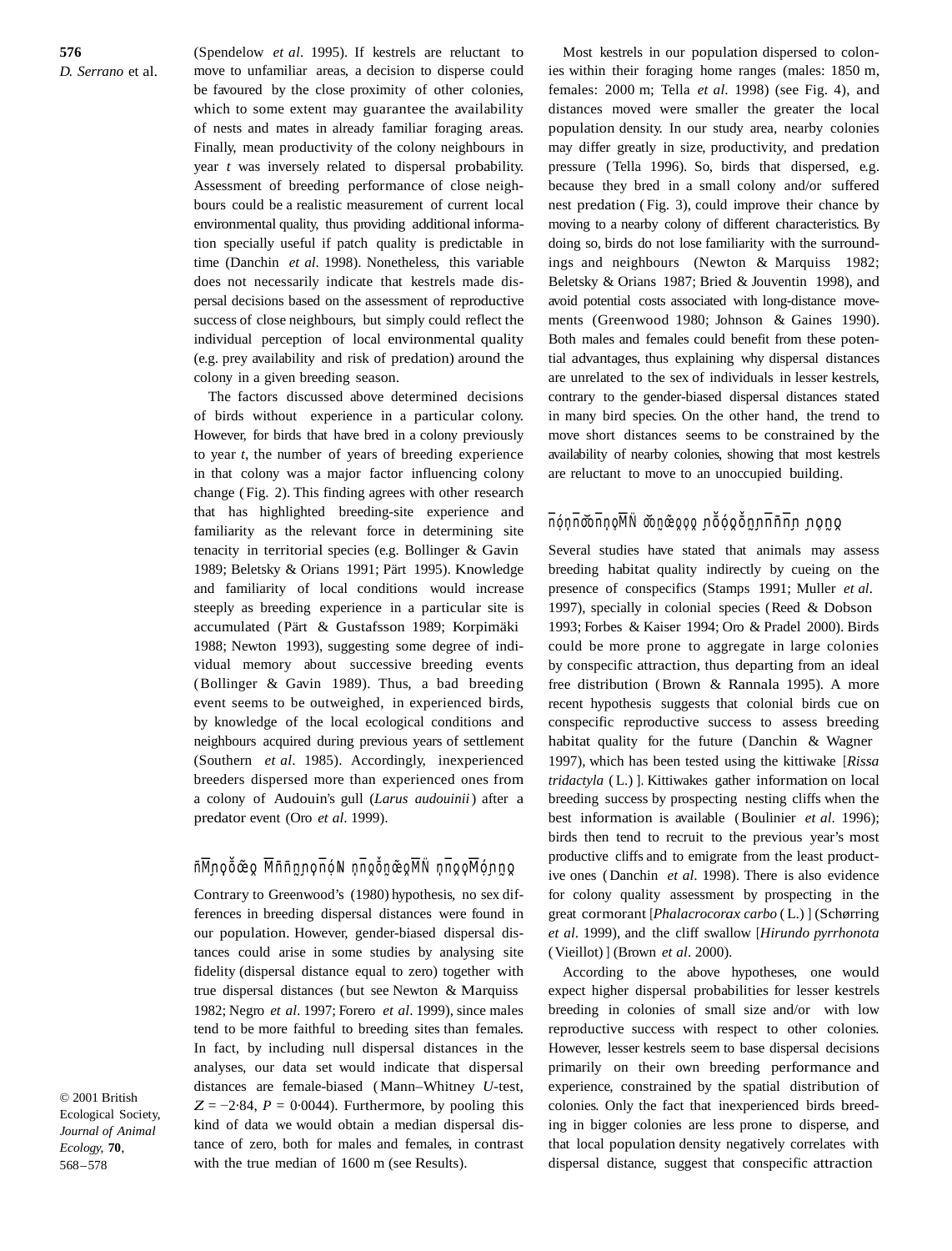by direct assessment of local population size is acting at some degree. However, these kestrels seem unable to compare the size of their own colony with others, since differences in size between the colonies of origin and destination did not enter in the GLMMs. Our results neither provided evidence for supporting the performance-based conspecific attraction hypothesis as one of the most important factors determining dispersal patterns. This is also supported by observations of banded kestrels, showing that few breeders prospected other colonies during the breeding season (authors' unpublished data). The role of their own individual performance vs. the use of conspecific cues seems to vary between species (Oro & Pradel 2000), so more studies on species with different life histories are required before general patterns on the relative contribution of individual and conspecific cues for breeding dispersal can be obtained for colonial birds.

#### **Acknowledgements**

We thank R. López, A. Gajón, M. Pomarol, F. Hiraldo, Y. Menor de Gaspar, M. Piangerelli, O. Ceballos, A. Giráldez and E. Ursúa for their help. E. Collado helped with the measurement of distances. C.M. Herrera assisted us with macro GLIMMIX. F. Hiraldo, G.R. Bortolotti, S. Albon, and two anonymous referees greatly improved the manuscript. During the last part of the study, J.L.T. and M.G.F. were supported by post-doctoral grants from the Spanish Ministerio de Educación. This research was funded by the DGICYT and DGES Projects PB-93–0040 and PB96–0834, and partially by collaborative projects with Diputación General de Aragón (1994–95) and Seo/BirdLife (1998).

#### **References**

- Aebischer, N.J. (1995) Philopatry and colony fidelity on shags *Phalacrocorax aristotelis* on the east coast of Britain. *Ibis*, **137**, 11–18.
- Beletsky, L.D. & Orians, G.H. (1987) Territoriality among male red-winged blackbirds. I. Site fidelity and movement patterns. *Behavioral Ecology and Sociobiology*, **20**, 21–34.
- Beletsky, L.D. & Orians, G.H. (1991) Effects of breeding experience and familiarity on site fidelity in female red-winged blackbirds. *Ecology*, **72**, 787–796.
- Blanco, G. & Tella, J.L. (1997) Protective association and breeding advantages of choughs nesting in lesser kestrel colonies. *Animal Behaviour*, **54**, 335–342.
- Bollinger, E.K. & Gavin, T.A. (1989) The effects of site quality on breeding-site fidelity in bobolinks. *Auk*, **106**, 584–594.
- Boulinier, T., Danchin, E., Monnat, J.-Y., Doutrelant, C. & Cadiou, B. (1996) Timing of prospecting and the value of information in a colonial breeding bird*. Journal of Avian Biology*, **27**, 252–256.
- Bried, J. & Jouventin, P. (1998) Why do lesser sheathbills *Chionis minor*switch territory ? *Journal of Avian Biology*, **29**, 257–265. Brown, C.R. & Brown, M.B. (1996) *Coloniality in the Cliff Swallow*. University of Chicago Press, London.

© 2001 British Ecological Society, *Journal of Animal Ecology*, **70**, 568–578

Brown, C.R., Brown, M.B. & Danchin, E. (2000) Breeding habitat selection in cliff swallows: the effect of conespecific reproductive success on colony choice. *Journal of Animal Ecology*, **69**, 133–142.

- Brown, C.R. & Rannala, B. (1995) Colony choice in birds: models based on temporally invariant site quality. *Behavioral Ecology and Sociobiology*, **36**, 221–228.
- Brown, C.R., Stutchbury, B.J. & Walsh, P.D. (1990) Choice of colony size in birds. *Trends in Ecology and Evolution*, **5**, 398–403.
- Bustamante, J. (1997) Predictive models for lesser kestrel *Falco naumanni* distribution, abundance and extinction in southern Spain. *Biological Conservation*, **80**, 153–160.
- Danchin, E., Boulinier, T. & Massot, M. (1998) Conspecific reproductive success and breeding habitat selection: implications for the study of coloniality. *Ecology*, **79**, 2415–2428.
- Danchin, E. & Wagner, R.H. (1997) The evolution of coloniality: the emergence of new perspectives. *Trends in Ecology and Evolution*, **12**, 342–347.
- Desrochers, A. & Magrath, R.D. (1993) Environmental predictability and remating in European blackbirds. *Behavioral Ecology*, **4**, 271–275.
- Dieckmann, U., O'Hara, B. & Weisser, W. (1999) The evolutionary ecology of dispersal. *Trends in Ecology and Evolution*, **14**, 88–90.
- Donázar, J.A., Negro, J.J. & Hiraldo, F. (1992) Functional analysis of mate-feeding in the lesser kestrel *Falco naumanni*. *Ornis Scandinavica*, **23**, 190–194.
- Flynn, L., Nol, E. & Zharikov, Y. (1999) Philopatry, nest-site tenacity, and mate fidelity of semipalmated plovers. *Journal of Avian Biology*, **30**, 47–55.
- Forbes, L.S. & Kaiser, G.W. (1994) Habitat choice in breeding seabirds: when to cross the information barrier. *Oikos*, **70**, 377–384.
- Forero, M.G., Donázar,J.A., Blas, J. & Hiraldo, F. (1999) Causes and consequences of territory change and breeding dispersal distance in the black kite. *Ecology*, **80**, 1298–1310.
- Forero, M.G., Tella, J.L., Donázar, J.A. & Hiraldo, F. (1996) Can interspecific competition and nest site availability explain the decrease of lesser kestrel *Falco naumanni* population? *Biological Conservation*, **78**, 289–293.
- Gavin, T.A. & Bollinger, E.K. (1988) Reproductive correlates of breeding-site fidelity in bobolinks. *Ecology*, **69**, 96–103.
- Greenwood,P.J. (1980) Mating systems, philopatry, and dispersal in birds and mammals. *Animal Behaviour*, **28**, 1140–1162.
- Greenwood, P.J. & Harvey, P.H. (1982) The natal and breeding dispersal of birds. *Annual Reviewof Ecology and Systematics*, **13**, 1–21.
- Greig-Smith, P.W. (1982) Dispersal between nest-sites by stonechats *Saxicola torquata* in relation to previous breeding success. *Ornis Scandinavica*, **13**, 232–238.
- Johnson, M.L. & Gaines, M.S. (1990) Evolution of dispersal: theoretical models and empirical test using birds and mammals. *Annual Review of Ecology and Systematics*, **21**, 449–480.
- Koenig, W.D., Vuren, D.V. & Hooge, P.H. (1996)Detectability, philopatry, and the distribution of dispersal distances in vertebrates. *Trends in Ecology and Evolution*, **11**, 514–517.
- Korpimäki,E. (1988)Effects of territory quality on occupancy, breeding performance and breeding dispersal in Tengmalm's owl. *Journal of Animal Ecology*, **57**, 97–108.
- Lessells, C.M. & Boag, P.T. (1987) Unrepeatable repeatabilities: a common mistake. *Auk*, **104**, 116–121.
- Lindberg, M.S., Sedinger, J.S., Derksen, D.V. & Rockwell, R.F. (1998) Natal and breeding philopatry in a black brant, *Branta bernicla nigricans*, metapopulation. *Ecology*, **79**, 1893–1904.
- Littell, R.C., Milliken, G.A., Stroup, W.W. & Wolfinger, R.S. (1996*) SAS System for Mixed Models*. SAS Institute Inc., Cary, North Carolina, USA.
- McCullagh, P. & Nelder, J.A. (1983) *Generalised Linear Modelling*. Chapman & Hall, London.
- McPeek, M.A. & Holt, R.D. (1992) The evolution of dispersal in spatially and temporally varying environments. *American Naturalist*, **140**, 1010–1027.